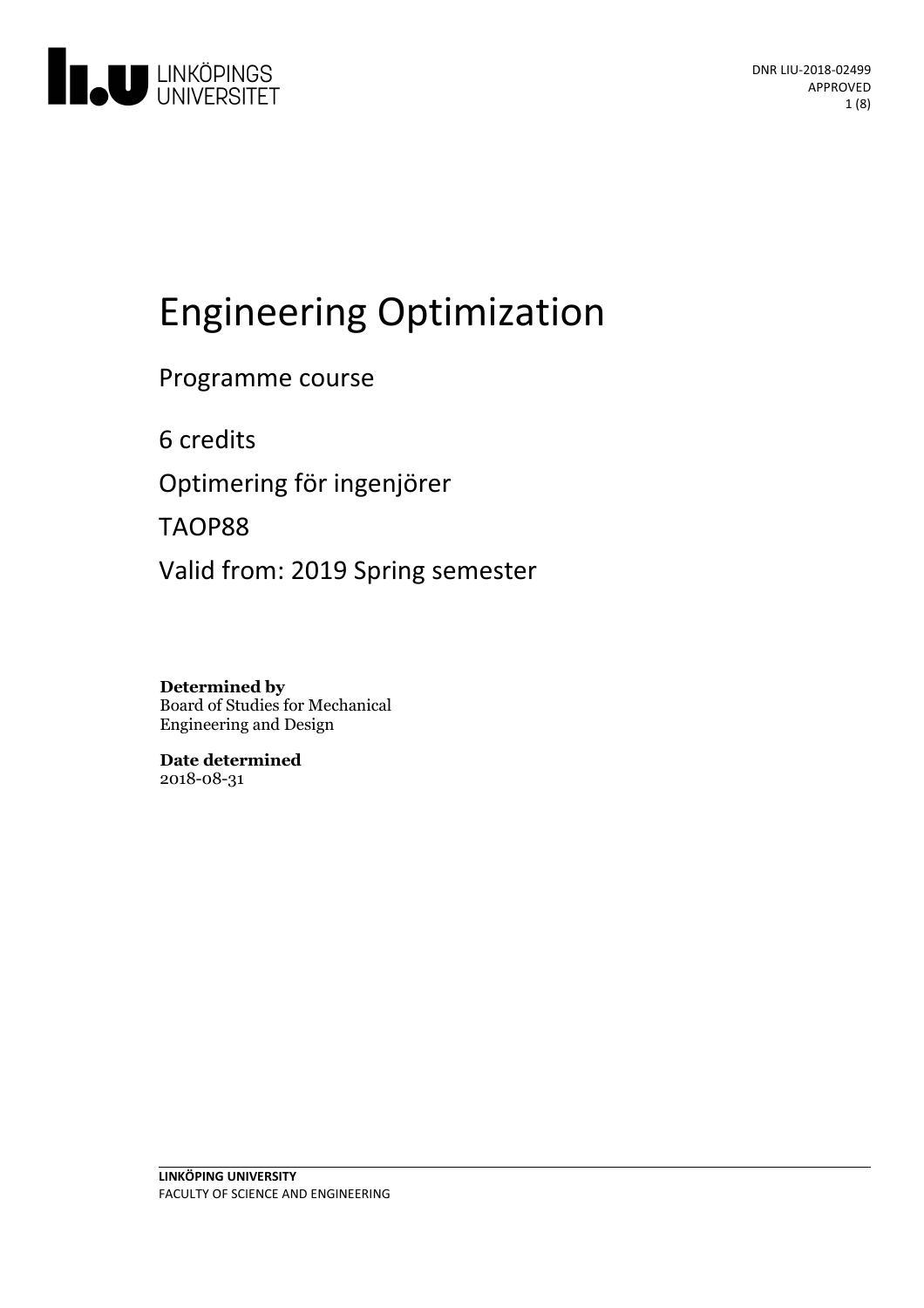### Main field of study

Mathematics, Applied Mathematics

Course level

First cycle

### Advancement level

 $G<sub>2</sub>X$ 

### Course offered for

- Energy Environment Management, M Sc in Engineering
- Design and Product Development, M Sc in Engineering
- Chemical Biology, M Sc in Engineering
- Biomedical Engineering, M Sc in Engineering
- Mechanical Engineering, M Sc in Engineering
- Engineering Biology, M Sc in Engineering

### Entry requirements

Note: Admission requirements for non-programme students usually also include admission requirements for the programme and threshold requirements for progression within the programme, or corresponding.

### Prerequisites

Calculus, linear algebra, and Matlab.

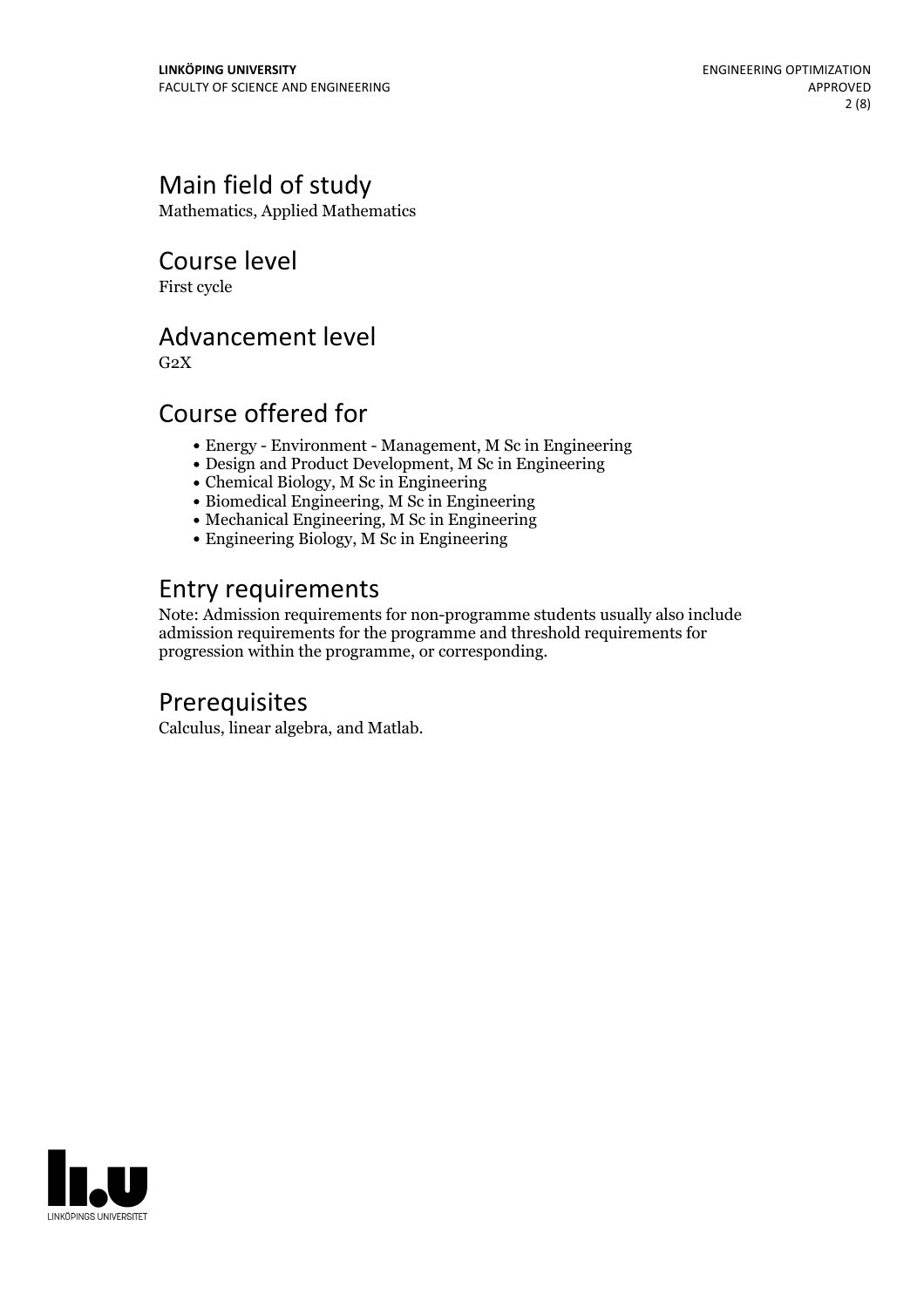### Intended learning outcomes

The course deals with mathematical tools for formulating, solving and analyzing optimization problems that engineers may encounter. Sustainable development and environmental aspects are prominent aspects in the applications that are discussed. Focus lies on the engineering aspect of building a toolbox with different methods for different problems, and choosing the best method for each problem type. The algorithms are intended to be suitable for large scale problems and implementation on computer. After finishing the course, the student shall be able to:

identify optimization problems and classify them according to their properties, mainly with respect to possible solution methods

- formulate optimization problems as effective mathematical models
- explain the design of and the principles behind efficient solution methods and choose and use the methods for solving different types of optimization problems
- use available software for solving optimization problems
- explain and use basic concepts, such as local and global optimality, convexity, extreme point, duality, heuristic, branch-and-bound, cutting planes, and basic graph theory, especially trees and cycles of different kinds
- develop heuristics for certain structured optimization problems
- use optimality conditions for certain optimization problem to determine the optimality of a given solution
- give examples of how optimization can be used to promote sustainable development and improve the environment

Course content<br>Fundamental concepts and tools for solving optimization problems, such as mathematical modelling, optimality conditions, convexity, sensitivity analysis, duality, and some graph theory. Basic methods for linear, nonlinear, integer and network optimization. Heuristics for hard combinatorial optimization problems. Examples on

applications that are relevant for engineers and that concern different aspects within sustainable development.

### Teaching and working methods

The lectures include theory, problem solving and applications. The exercises are intended to give individual training in problem solving. The laboratory course contains solution of combinatorial optimization problems with the help of available software as well as implementation of optimization algorithm.

### Examination

| TEN <sub>1</sub> | Written examination | 4.5 credits | U, 3, 4, 5 |
|------------------|---------------------|-------------|------------|
| LAB <sub>1</sub> | Laboratory work     | 1.5 credits | U.G        |

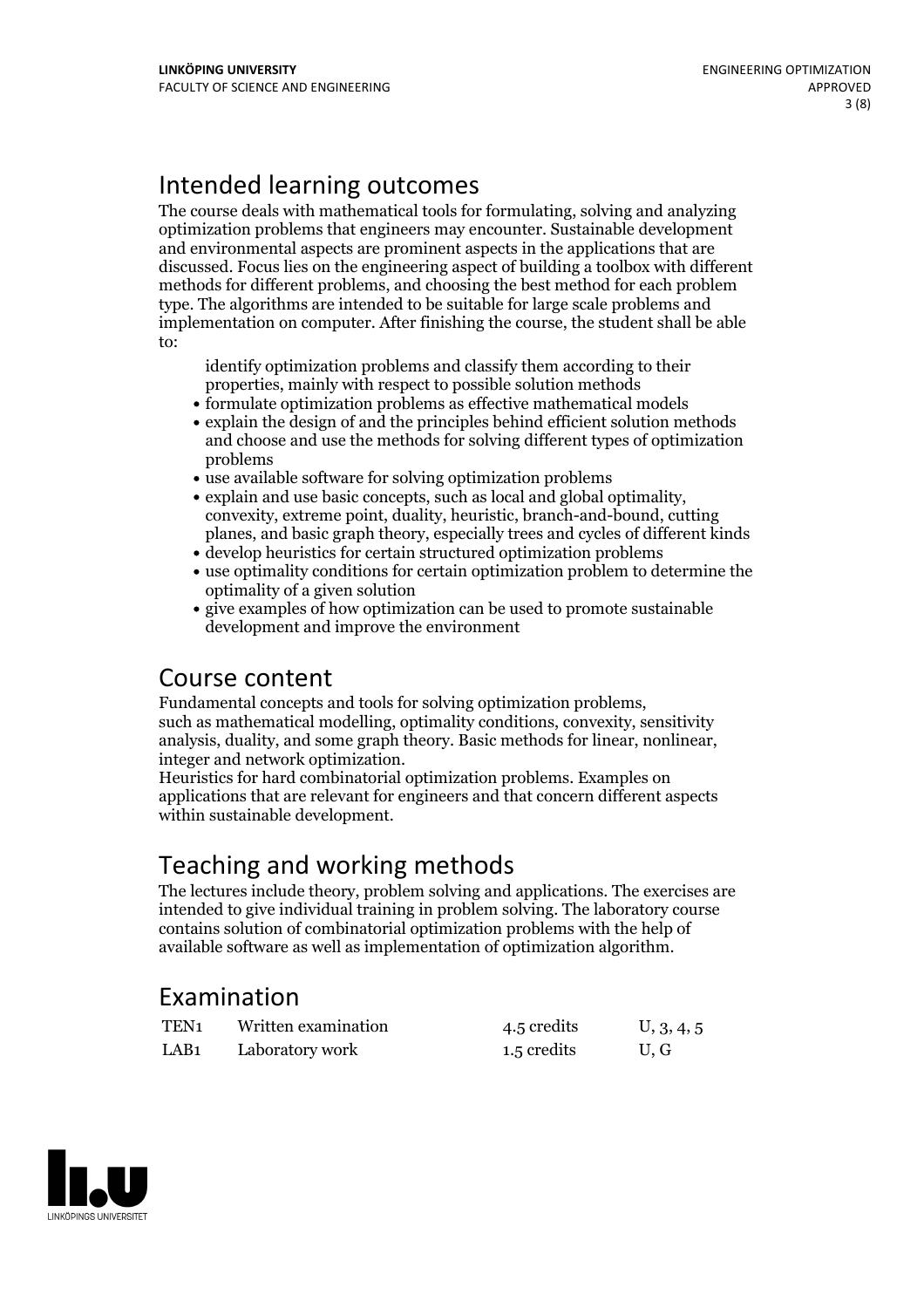Grades Four-grade scale, LiU, U, 3, 4, 5

### Other information

Supplementary courses: Large Scale Optimization, Supply Chain Optimization.

### Department

Matematiska institutionen

## Director of Studies or equivalent

Nils-Hassan Quttineh

### Examiner

Kaj Holmberg

### Course website and other links

<http://courses.mai.liu.se/GU/TAOP88>

### Education components

Preliminary scheduled hours: 54 h Recommended self-study hours: 106 h

### Course literature

#### **Books**

Holmberg, Kaj, (2018) *Optimering* 2. uppl. Stockholm : Liber, 2018 ISBN: 978-91-47-12578-4

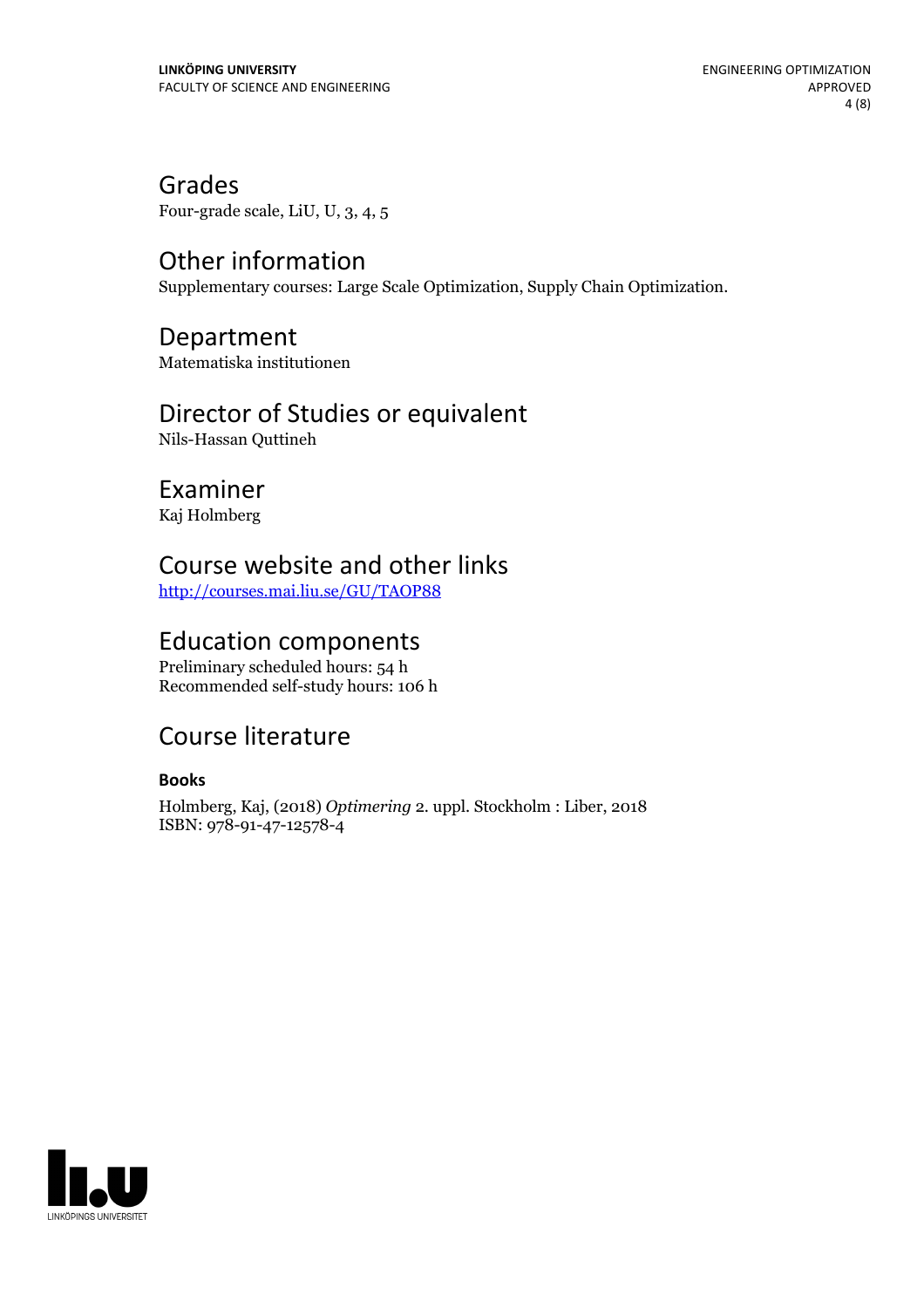### **Common rules**

### **Course syllabus**

A syllabus has been established for each course. The syllabus specifies the aim and contents of the course, and the prior knowledge that a student must have in order to be able to benefit from the course.

### **Timetabling**

Courses are timetabled after a decision has been made for this course concerning its assignment to a timetable module. A central timetable is not drawn up for courses with fewer than five participants. Most project courses do not have a central timetable.

#### **Interrupting a course**

The vice-chancellor's decision concerning regulations for registration, deregistration and reporting results (Dnr LiU-2015-01241) states that interruptions in study are to be recorded in Ladok. Thus, all students who do not participate in a course for which they have registered must record the interruption, such that the registration on the course can be removed. Deregistration from <sup>a</sup> course is carried outusing <sup>a</sup> web-based form: www.lith.liu.se/for-studenter/kurskomplettering?l=sv.

#### **Cancelled courses**

Courses with few participants (fewer than 10) may be cancelled or organised in a manner that differs from that stated in the course syllabus. The board of studies is to deliberate and decide whether a course is to be cancelled orchanged from the course syllabus.

#### **Regulations relatingto examinations and examiners**

Details are given in a decision in the university's rule book: http://styrdokument.liu.se/Regelsamling/VisaBeslut/622678.

#### **Forms of examination**

#### **Examination**

Written and oral examinations are held at least three times a year: once immediately after the end of the course, once in August, and once (usually) in one of the re-examination periods. Examinations held at other times are to follow a decision of the board of studies.

Principles for examination scheduling for courses that follow the study periods:

courses given in VT1 are examined for the first time in March, with re-

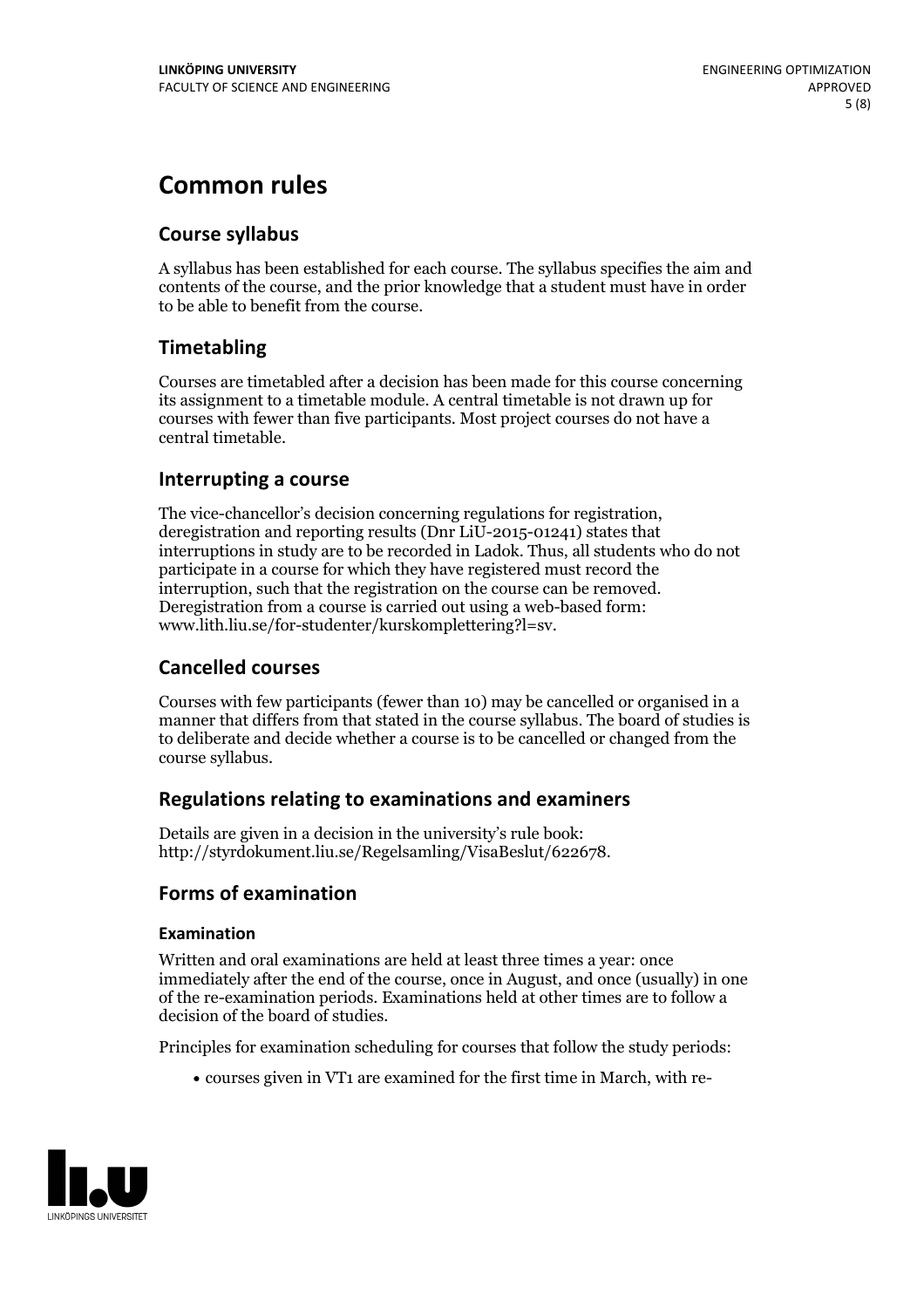examination in June and August

- courses given in VT2 are examined for the first time in May, with re-examination in August and October
- courses given in HT1 are examined for the first time in October, with re-examination in January and August
- courses given in HT2 are examined for the first time in January, with re-examination at Easter and in August.

The examination schedule is based on the structure of timetable modules, but there may be deviations from this, mainly in the case of courses that are studied and examined for several programmes and in lower grades (i.e. 1 and 2).

- Examinations for courses that the board of studies has decided are to be held in alternate years are held only three times during the year in which
- the course is given.<br>• Examinations for courses that are cancelled or rescheduled such that they are not given in one or several years are held three times during the year that immediately follows the course, with examination scheduling that corresponds to the scheduling that was in force before the course was cancelled or rescheduled.<br>• If teaching is no longer given for a course, three examination occurrences
- are held during the immediately subsequent year, while examinations are at the same time held for any replacement course that is given, or alternatively in association with other re-examination opportunities. Furthermore, an examination is held on one further occasion during the next subsequent year, unless the board of studies determines otherwise.<br>• If a course is given during several periods of the year (for programmes, or
- on different occasions for different programmes) the board orboards of studies determine together the scheduling and frequency of re-examination occasions.

#### **Registration for examination**

In order to take an examination, a student must register in advance at the Student Portal during the registration period, which opens 30 days before the date of the examination and closes 10 days before it. Candidates are informed of the location of the examination by email, four days in advance. Students who have not registered for an examination run the risk of being refused admittance to the examination, if space is not available.

Symbols used in the examination registration system:

- \*\* denotes that the examination is being given for the penultimate time.
- \* denotes that the examination is being given for the last time.

#### **Code of conduct for students during examinations**

Details are given in a decision in the university's rule book: http://styrdokument.liu.se/Regelsamling/VisaBeslut/622682.

#### **Retakes for higher grade**

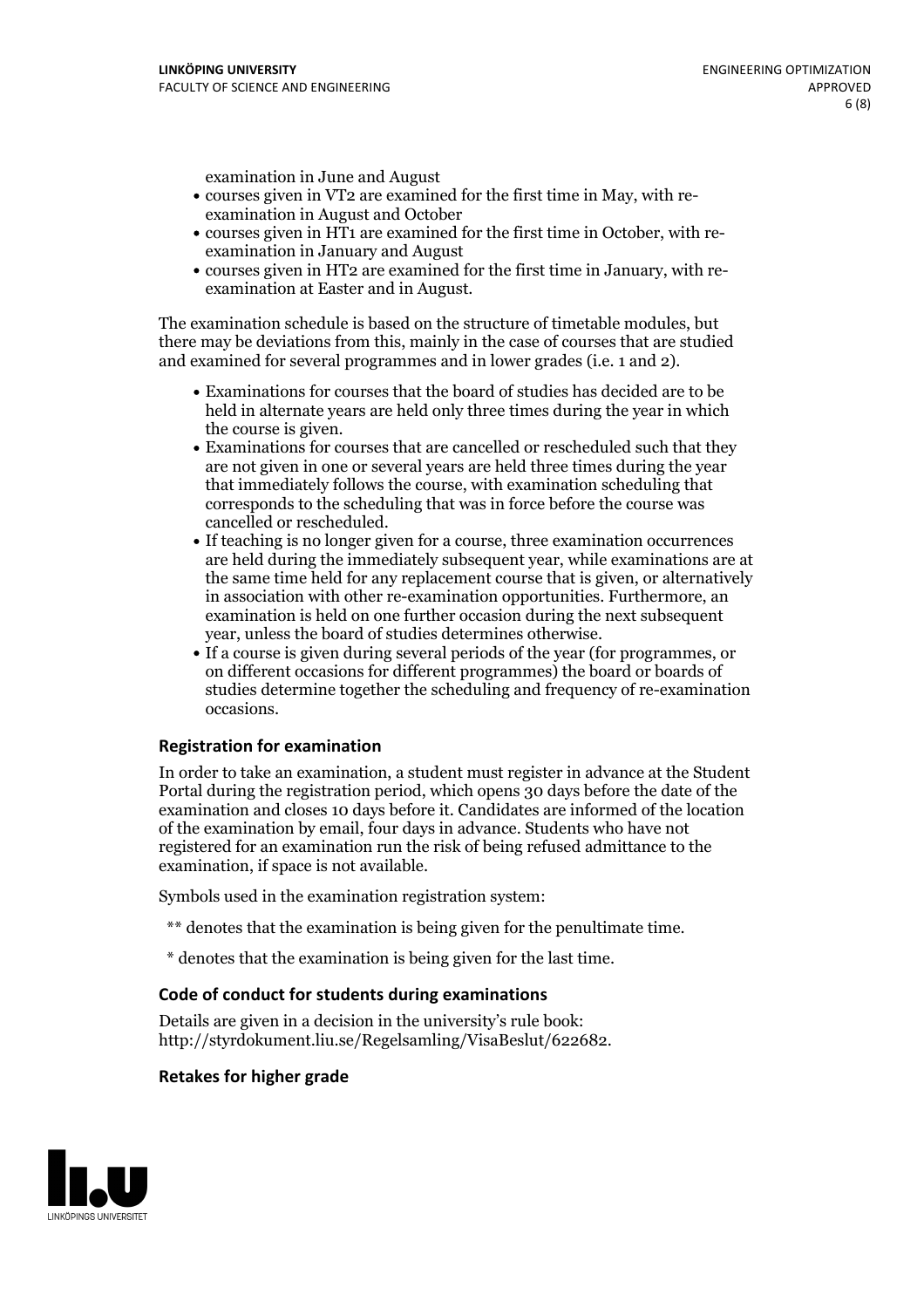Students at the Institute of Technology at LiU have the right to retake written examinations and computer-based examinations in an attempt to achieve a higher grade. This is valid for all examination components with code "TEN" and "DAT". The same right may not be exercised for other examination components, unless otherwise specified in the course syllabus.

#### **Retakes of other forms of examination**

Regulations concerning retakes of other forms of examination than written examinations and computer-based examinations are given in the LiU regulations for examinations and examiners, http://styrdokument.liu.se/Regelsamling/VisaBeslut/622678.

#### **Plagiarism**

For examinations that involve the writing of reports, in cases in which it can be assumed that the student has had access to other sources (such as during project work, writing essays, etc.), the material submitted must be prepared in accordance with principles for acceptable practice when referring to sources (references or quotations for which the source is specified) when the text, images, ideas, data, etc. of other people are used. It is also to be made clear whether the author has reused his or her own text, images, ideas, data, etc. from previous examinations.

A failure to specify such sources may be regarded as attempted deception during examination.

#### **Attempts to cheat**

In the event of <sup>a</sup> suspected attempt by <sup>a</sup> student to cheat during an examination, or when study performance is to be assessed as specified in Chapter <sup>10</sup> of the Higher Education Ordinance, the examiner is to report this to the disciplinary board of the university. Possible consequences for the student are suspension from study and a formal warning. More information is available at https://www.student.liu.se/studenttjanster/lagar-regler-rattigheter?l=sv.

#### **Grades**

The grades that are preferably to be used are Fail (U), Pass (3), Pass not without distinction  $(4)$  and Pass with distinction  $(5)$ . Courses under the auspices of the faculty board of the Faculty of Science and Engineering (Institute of Technology) are to be given special attention in this regard.

- 1. Grades U, 3, 4, 5 are to be awarded for courses that have written
- examinations. 2. Grades Fail (U) and Pass (G) may be awarded for courses with <sup>a</sup> large degree of practical components such as laboratory work, project work and group work.

#### **Examination components**

- 
- 1. Grades U, 3, 4, <sup>5</sup> are to be awarded for written examinations (TEN). 2. Grades Fail (U) and Pass (G) are to be used for undergraduate projects and other independent work.